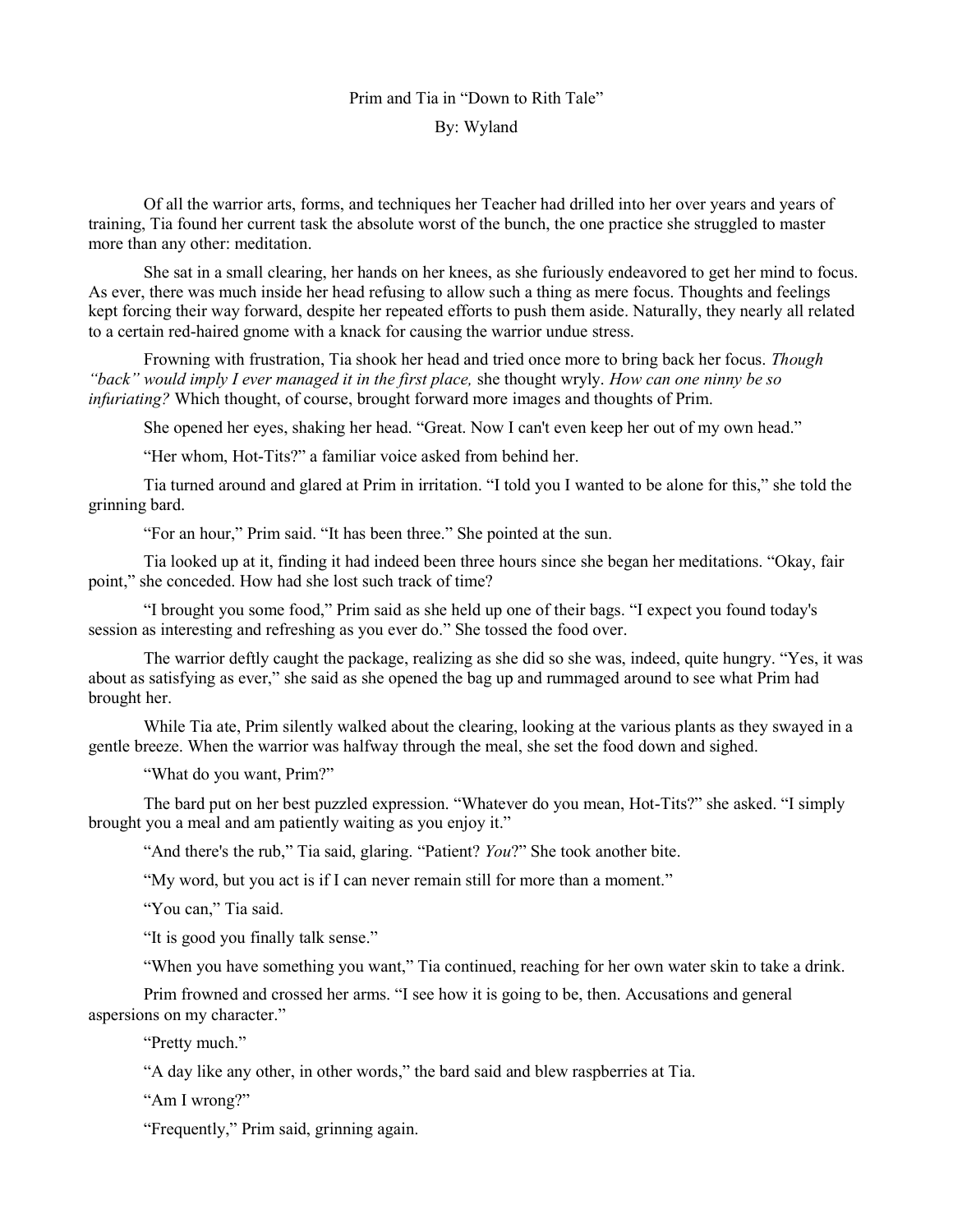Tia laughed, unable to help it. "Fine. I'll be more specific," she said. "Am I wrong to think you want something of me, Prim?"

"Of course not," Prim said, "but why would you ask a question you already know the answer to?" She dashed over and threw her arms around Tia's neck. "You already know I want my prize."

Tia let out a chuckle. "I meant other than that ..."

"Goodness, but you are so imprecise today! One might even say unfocused," she winked meaningfully. Tia rolled her eyes, though the corner of her mouth turned up in a grin at the bad joke. "Whatever is on your mind?"

"A ninny who refuses to just say what she wants," Tia said. "And *not* the part about the prize," she hastily added, seeing the twinkle in Prim's eyes as the latter opened her mouth to reply.

Prim giggled and hugged the warrior tight again. "Always wanting to get straight to the point, my Hot-Tits is," she said. "Very well. I was hoping you would help me with a minor project."

"And just what would this project be?" Tia asked, eyebrow raised with suspicion.

The bard smiled broadly.

Tia shivered. She knew that smile too well. And things never turned out well for her when Prim flashed that particular smile.

## \*\*\*\*\*\*\*\*\*

"Okay, it's done," Tia said, wiping a bit of sweat off her brow. "Although there is simply no way this is a good idea. None whatsoever."

"Nonsense, Hot-Tits," Prim said, walking over to hand Tia a water skin and examine the results of her efforts. "This is perhaps my most perfect idea I have had to date!"

"That's not saying a whole lot," Tia said, shaking her head before taking a swig of water.

"You wound me, Hot-Tits," Prim said, dramatically putting her hands over her chest. "When have my plans ever gone awry?"

"That depends," Tia said thoughtfully. "Do you mean from a sane person's perspective or a ninny's?"

"Always ready with a discouraging word," Prim grinned. "Come on, let us start the next phase of my mostly-perfect plan!"

"Oh, no," Tia said, shaking her head. "The last thing I want is to be associated with this madness."

"But you already made the – " Prim began, confused.

"You would have tried it yourself, and probably broken your ninny neck in the process," Tia explained. "At least now I can be comfortable knowing that part of your hardly-perfect plan will not harm you."

Prim dashed over and threw her arms around Tia. "Oh, my Hot-Tits!" she cried.

"Woa!" the warrior said, blushing furiously. "Hey, now! No need for  $-$ "

"Always worried about my safety! So protective and caring!"

"Okay, okay, that's enough," Tia said, carefully patting Prim on the back and blushing even deeper. "You need to get on with your plan, remember? I should leave."

Prim released her and stepped back, smiling brightly. "Yes, perhaps it would be best if you observed from out of sight, Hot-Tits! Excellent idea!"

"Wait, I didn't mean – "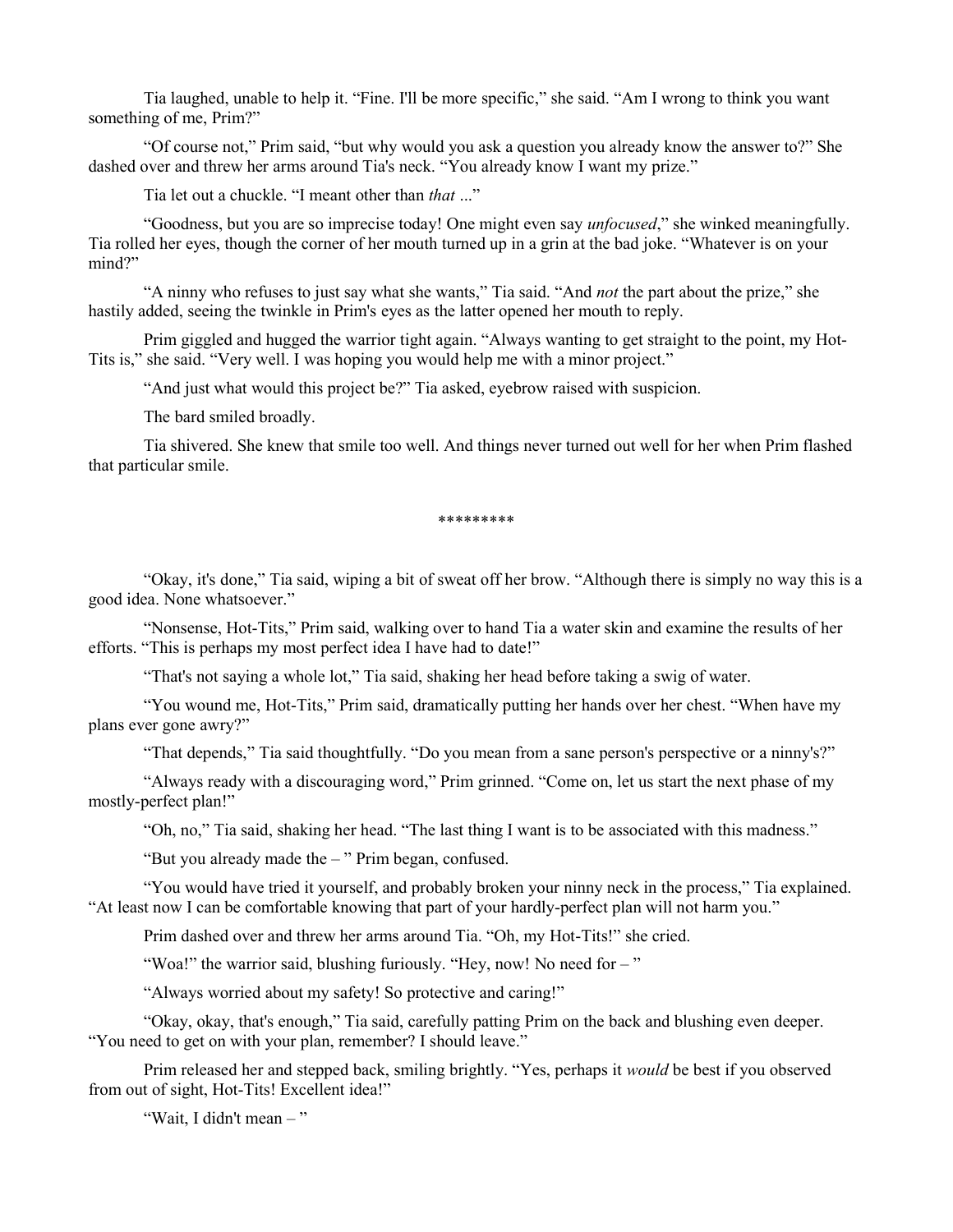"You can hide in those bushes over there," Prim continued. "You can then watch the show without participating."

"Without participating?" Tia asked, eyeing her work. "I'm thinking that won't last long – not if you have anything to say about it."

"And here we go with the baseless accusations again."

Tia let out a snort of a laugh. "Baseless. Right." She sighed and looked up at the sky. "Why do I ever fight it? Very well, I'll go hide."

"Excellent!" Prim said, slapping Tia's back. "Trust me, you will most certainly want to see this!"

"Somehow, I doubt it," Tia said as she stepped behind the bushes.

When she had turned around, Prim had summoned her fiddle case and was kneeling, getting the instrument ready. Tia already knew Prim could summon the fiddle, both with and without the case, even though she had never actually witnessed the moment itself. She frowned as she realized she had missed it again. She realized she would rather like to see it.

Meanwhile, Prim took the fiddle and bow out of the case, which she closed and set aside. She stood in a clearing in the woods, a small boulder in front of her. She hopped onto it, facing the direction of where Tia's handiwork lay. Placing one foot on the very top of the stone (in a pose Tia considered melodramatic), she raised the fiddle to her shoulder. Bringing the bow to the strings, she began playing a tune.

Tia had expected a soft, gentle tune to match the tranquility of the glade. Instead, Prim had opted for an upbeat, energetic song which had the warrior fighting the urge to tap her foot to the rhythm. After the tune ended, Prim began another tune of the same style. And after that, another, and another.

The warrior was beginning to wonder if Prim had any idea what she was doing, after all – when suddenly, a cloud of smoke appeared right in front of the bushes she was hiding behind. Prim, seemingly caught up in her music, did not react as the cloud quickly dissipated, revealing a distinctly feminine figure.

The newcomer was red-skinned and had long, white hair. Twin horns poked out through her hair, and Tia saw she had a long black tail ending on what appeared to be an arrowhead shape. Her hips and legs were quite shapely, and her chest well-endowed. The skirt and blouse she wore seemed more appropriate for city hall than the woods. Her hose and heels definitely were out of place in the wild.

A devil-girl? the warrior wondered, surprised, and grateful for the training in stealth her Teacher had forced her through.

"Hello, my musical friend!" the devil-girl called out to Prim. The bard continued playing. "I said, hello!" the devil-girl said in a louder voice. Again, the redhead did not cease her performance.

The devil-girl's fists clenched at her side. Finally, she shouted, "Oi! Gnome! Will you – "

"When one meets another person who is focused on a project, it is quite rude to approach from the side," Prim said, neither looking at the newcomer nor stopping her playing. "A common enough error in manners in these trying times, sadly, but one which I am certain you will quickly correct."

The devil-girl angrily tapped her foot a few times, letting out an angry huff. "Fine!" she declared after a few moments, moving to stand a mere foot in front of Prim. Tia noticed she had no trouble walking in those heels, despite the uneven terrain, and supposed there was a magic involved. "Better?"

"Again, you are supposed to *approach* from the center," Prim said. "Not walk over from the side."

"What difference does it make?" the devil-girl demanded. "I'm here now, right?"

Prim made no reply. The notes of her fiddle filled the glade.

The devil-girl threw her hands in the air. "Whatever! We'll do it your way!" she cried. She started walking backwards from the gnome. "Just let me know when I'm far enough away, you irritating little – HEY!"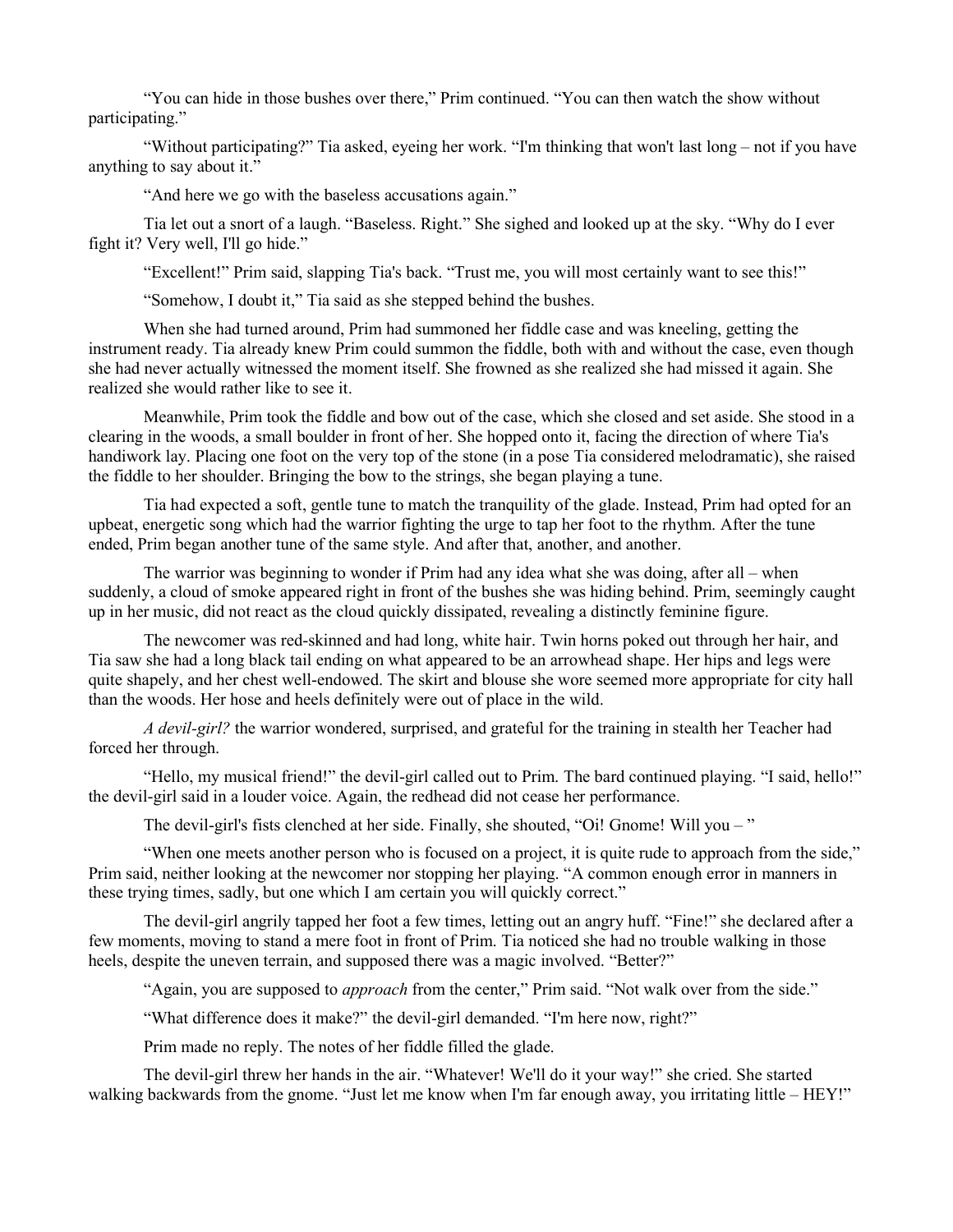She cried out in surprise as the snare trap Tia had set up earlier now wrapped around her ankles and pulled her into the air. She soon dangled upside-down, held aloft by a length of rope, her hair flowing under her.

Prim finally stopped her music. "Goodness, but why are you hanging around like that?" she asked, tilting her head as if to get a proper perspective on the visitor.

"What is the meaning of this?" the devil-girl asked. "And let me down!"

"I am mildly curious why you do not just poof in a cloud, much like you entered," Prim mused, tapping her chin with her bow. "I take it your type cannot do so when bound in any way?"

The devil-girl said nothing, though her cheeks did puff out with her fury.

"I had heard rumors," Prim said. "I must admit to being pleased to discover they were true." She calmly set the bow to the strings, playing a tranquil song more in line with what Tia had earlier expected.

The seconds ticked by. Butterflies fluttered around Prim, as if drawn to her music. Tia realized she had seen this behavior by the local wildlife before, though her mind had not really registered it. Perhaps, the warrior reckoned, it was simply inevitable Prim would attract such creatures in her desire for beauty.

She looked over at the devil-girl, who now had her arms crossed, the fingers of one hand tapping with apparent irritation. Tia realized she appeared to be trying to wait out the bard. Good luck with that, the warrior thought, thinking back to her earlier conversation with Prim. She wants something from you. We could be here a week, and all Prim would do is change songs.

The minutes ticked by, neither the devil-girl nor Prim saying anything. After half an hour, Tia yawned. Finally, the devil-girl let out an inarticulate cry of frustration. "Would you just name it already?"

Prim paused her playing and looked at her with a confused expression. "Name it? What it?"

"What you want from me, you brat!"

"Me, want something from you? I am confused. Were you not the one who arrived unannounced and in a manner quite rude?"

"And how did you even know I would arrive?" the devil-girl demanded.

"I knew no such thing," Prim said with a slight grin.

"Oh, really? And yet you just happened to have this snare set up?"

"I did expect a visitor," Prim said. "Just not you, specifically."

To Tia's surprise, the devil-girl smiled. It was not a friendly expression, and she realized it was a sign of respect from one foe to another. She actually appreciates Prim's annoying barrister-speak, she thought with a shudder. This visitor could mean nothing good for either gnome.

"I see you have an understanding of what my people do," the devil-girl said. "Let me down, and we can discuss terms."

"Perhaps it would be best to do so in the reverse order," Prim countered. "For we should not presume the terms end with you being let down, after all."

The devil-girl laughed. "I think we can both agree I'll be loose soon enough."

"That depends on one's definition of 'soon', I suppose."

"I can wait," the devil-girl said.

Prim did not reply but merely resumed playing.

After another half hour, Tia had had enough with passive observation. She crept back and around the bushes, out of sight, and then approached the glade in a casual manner. "Hey, Prim," she called out, earning a nod from the still-performing redhead. "Nice music. Oh, I see you have a visitor. Hello, over there."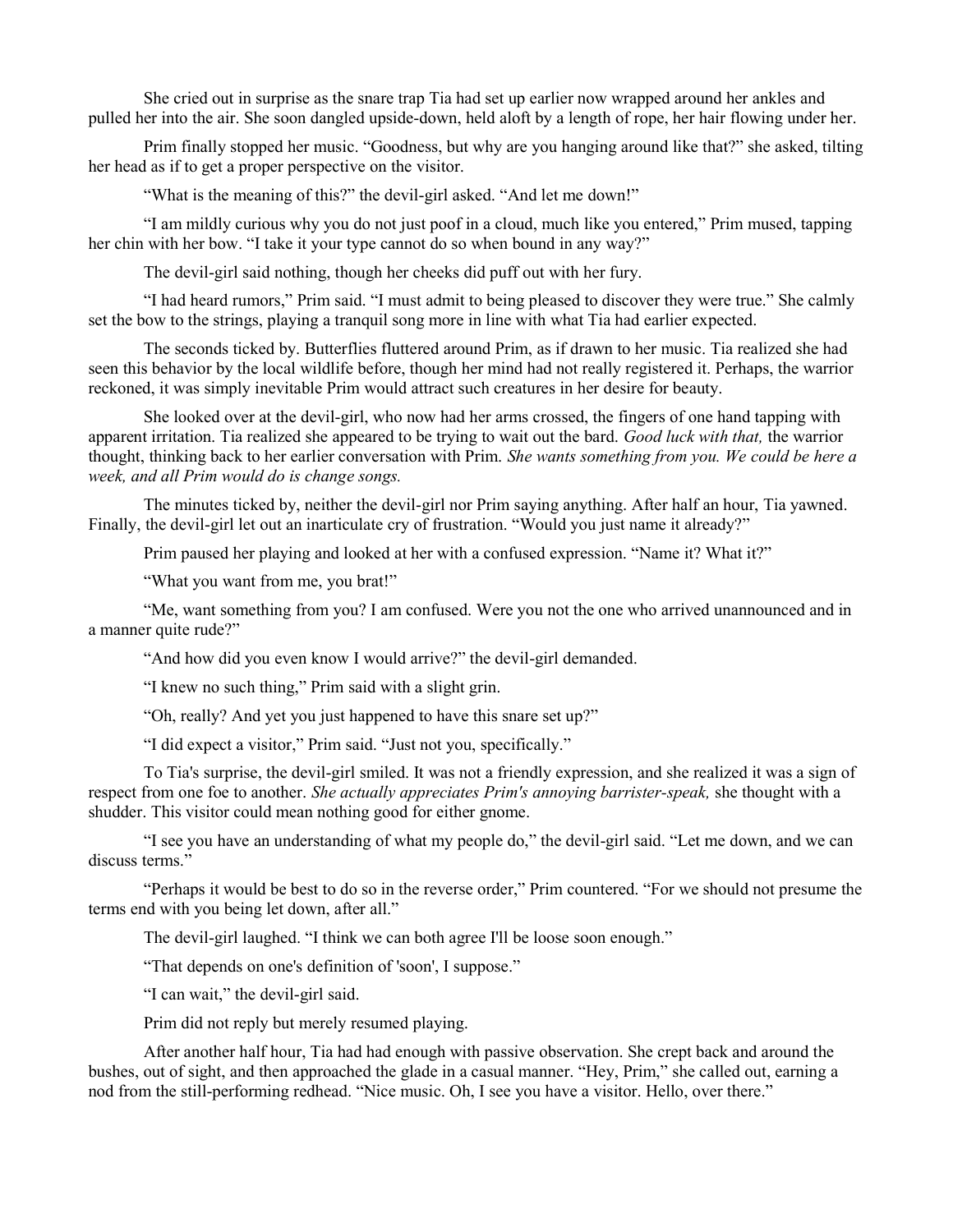The devil-girl glared at Tia. "Oh, great, another one of you irritating little vermin. My day is getting better and better."

"Pay her no mind, Hot-Tits," Prim said, still playing. "She is still coming to terms with her situation."

"Seems pretty clear to me," Tia said. "Hanging upside-down and all is usually not a sign of victory. But, hey, you do you," she added to the devil-girl.

"You simpletons presume I'm the only one you have to worry about," the devil-girl said. "Do you think I cannot summon friends? Or even my boss?" She laughed. "Oh, I'm going to so enjoy seeing him whipping both you little rats."

"Her boss?" Tia asked Prim.

"No one to be worried about," Prim said without a trace of concern in her voice.

The devil-girl laughed. "Oh, you're just so cute!" she said. "You're good at pretending. My Lord has armies at his command. And he loves nothing more than to mete out just punishments! He'll not be satisfied with simply tormenting you both – you'll regret ever having been born!"

"Torment and regret," Tia repeated. "As a result of meeting this devil person." She turned to Prim, eyebrow cocked. "Do you ever consider the ramifications of your mad schemes?" she asked the bard.

"Pish-posh, Hot-Tits," Prim said, stopping her performance and dismissively waving the bow about. "I think we both know the answer to that one."

"I think we do," Tia agreed, noticing Prim did not dispute the warrior's characterization of her plans.

The devil-girl laughed. "You two are going to be in such trouble when I call my boss! Oh, to hear your screams  $-$ "

"I do not think he would appreciate being summoned here," Prim interrupted with a dangerouslypleasant smile. "I expect he would be most displeased to be called over only to lose a golden fiddle, unmusical though it may be. He would most certainly take out his wrath on the subordinate that drew him to his own humiliation."

The devil-girl glared a moment, then looked away. "Fine. Let's get on with it, then," she sullenly said. "I was going to offer you a fiddle of gold if you could best me in a contest of musical skill. But now I will offer it in exchange for letting me go and never speaking of this incident to anyone – especially my boss."

She snapped her fingers, and a golden fiddle and bow appeared in her hand in a puff of smoke. Tia gasped, for she could tell the instrument was of magnificent craftsmanship. It appeared to glow in the soft light of the glade, a golden treasure ripe for the taking. A longing to possess it rose within her.

Atop the boulder, Prim frowned. "And why would I desire such a thing?"

The devil-girl froze, blinking stupidly. "What?" She asked.

"That fiddle of gold," Prim said. "Why should I want it?" Tia looked over at Prim with disbelief, unable to say anything.

Still blinking with confusion, the devil-girl said, "umm, because it's gold?"

"That is the issue, for would it not produce the harshest of tones?" Prim asked. She held up her fiddle. "The music demands the warmth of the wood, not the uncaring cold of metal. Further, I am but a gnome. A fiddle of gold would be much too unwieldy for me. Could you imagine me trying to hold that properly? Such weight!" She shook her head and put her fiddle back on her shoulder. "No, I do think I would prefer to keep my own, thank you." She resumed playing.

Beside her, Tia was no less stunned than the devil-girl at Prim's refusal of the treasure. Though the warrior knew Prim well, the ease with which her friend had turned down the offer still came as a surprise. Even now, Tia felt a tug of desire and a mad urge to offer a deal for it.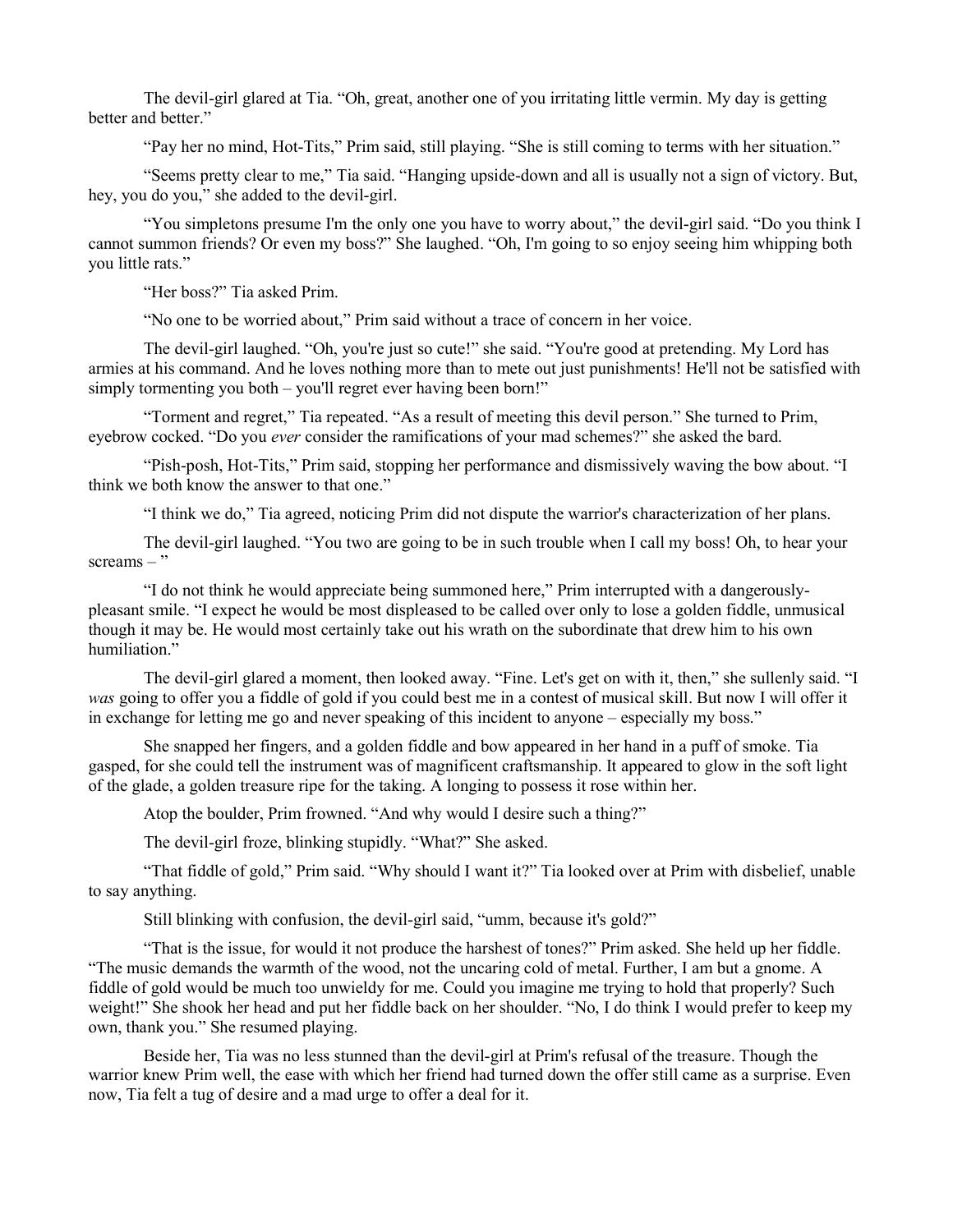But Prim is right, she thought. It is unwieldy. As a warrior, she held a great respect for a proper tool, and the golden fiddle seemed more showy than functional. The desire to posses it faded away in seconds as she watched her friend play, as though Prim had broken a spell over her. What would we do with it, anyway? She considered, grinning wryly. Probably lose it to a random patrol of horny goblins in ten minutes, that's what.

"You think you're so perfect, do you?" the devil-girl demanded, clearly irritated her temptation had failed.

"Perfectly so," Prim said with a curtsey and a flourish. Tia rolled her eyes but remained silent.

"I think you're a fraud," the devil-girl said. "A load of hooey and flash. All talk, no walk. And with a silly hairstyle – " she put her hands on her hips – "and a woefully flat ass." She ran her hand along her curves, a smug smile on her face, as if she had proven her point.

Tia sighed, shaking her head. "Of all the things you could have said..." she muttered, trailing off as she caught Prim's expression. The warrior took an unconscious step back from the pure ice in Prim's smile.

"I sense you are, strangely and rather unbelievably, unconvinced of my skills," Prim said, her voice somehow colder than her smile. Tia took another step back. "Perhaps a demonstration is in order, then."

Prim set down her fiddle. She then reached forward and withdrew, seemingly from the air, a second fiddle and bow. She brought the fiddle to her shoulder and began playing a highly technical tune. After a moment, she stepped back – and the instrument remained in the air, continuing to play. She took up her original fiddle, hopped onto and placed a foot on the boulder as she had before, and began playing a one-gnome duet.

Tia felt anger in the music. She frowned and looked closer at her friend. The bard's entire countenance had shifted. Her cheer was gone, of course – replaced with a focus the likes of which Tia had never witnessed. She played with a ferocity that was matched only by the power of the music. As she played, the notes felt as if they were physically pushing the warrior back, and Tia soon found she had to brace herself against the force of it or be pushed back. A multicolored aura emanated from Prim and the hovering fiddle, flashing and sparkling.

Looking away from the light, Tia saw the branches of the trees and shrubs and even the blades of grass were shaking from the power Prim sent out. Glancing at the devil-girl, she saw her holding her arms over her face, as if to protect herself against the music.

"Is that all you've got?" the devil-girl managed to say as she fought against Prim's music.

And then the tune reached a crescendo, and the devil-girl let out a cry as the power of the performance increased. Tia felt herself slide a few inches despite her efforts, shoved by the force of the tune.

She's more offended than I'd realized, Tia thought as the wind whipped about her. The devil-girl really hit a nerve. She gazed at Prim in awe – and fear. She had heard of such power in music, but had only halfbelieved it before. She fully did, now. A dread filled her heart. Is she still in there? Is my ninny still with me, or is she losing herself in her anger and power?

"Prim!" she cried out. "That's quite enough, don't you think?"

Prim brought the music to another crescendo, then held the note, bringing the bow across and back on the fiddle. The hovering fiddle mirrored the action.

The bard turned her head and looked at Tia, a gentle smile on her lips. Tia sighed with relief and returned the smile. Prim's eyes sparkled in response. She winked, and then she turned back and continued her performance. With a quick transition, she changed to a merry, playful tune.

The reaction from the devil-girl was immediate.

"H-Hey!" she cried, and then – to Tia's shock, the devil-girl giggled. "None of that – hee – now!"

And then Tia felt it – a ticklish sensation all about her. She let out a surprised giggle and squirmed. "P-Prim!" she protested, her body involuntary shivering. "How about you focus on yon devil-girl over there and not me?"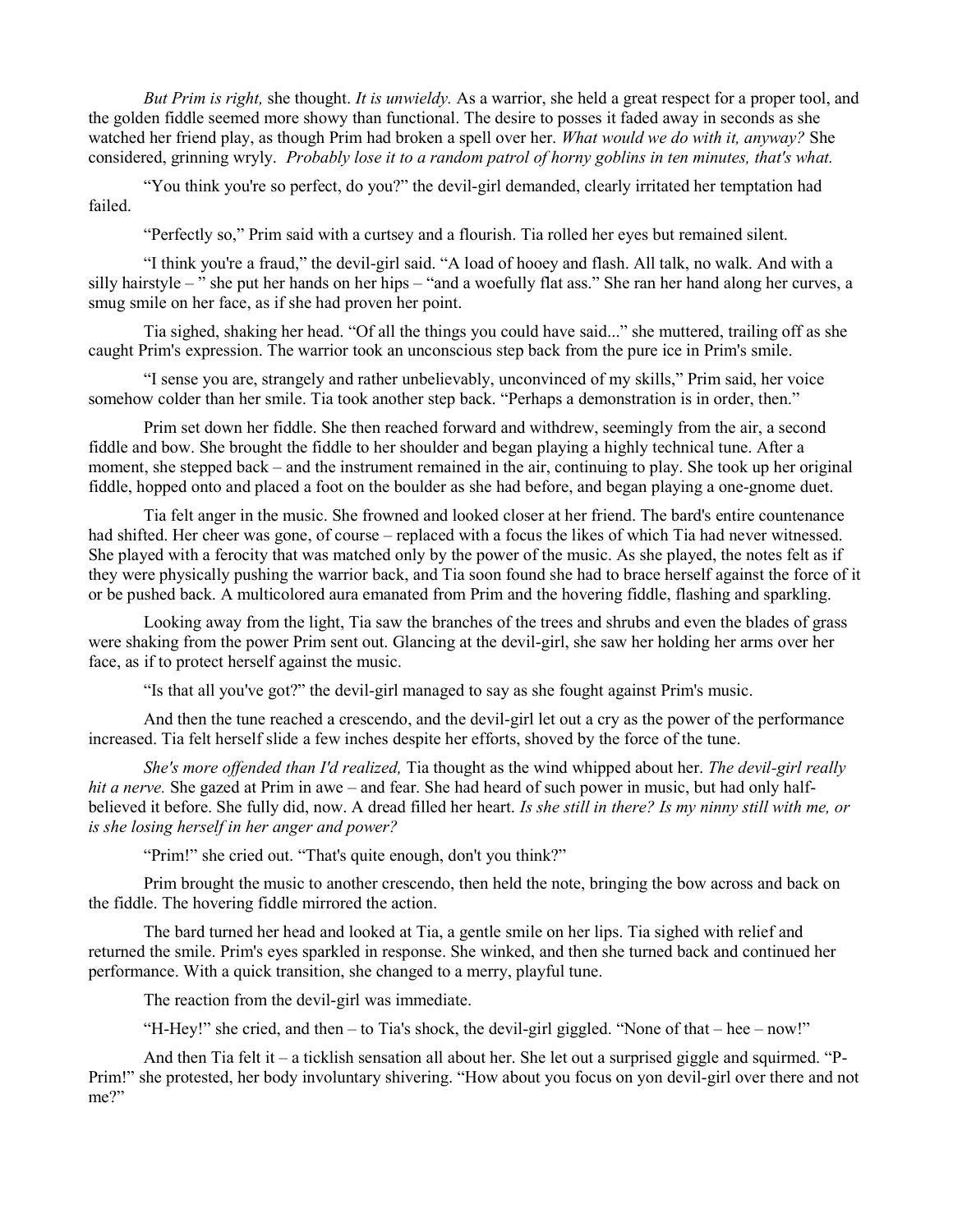The sensation faded from the warrior. Prim's grin grew with mischievousness as she looked sidelong at Tia, who got the distinct impression she had only been granted a temporary reprieve. She shuddered again, only this time not from any playful tickles.

Meanwhile, the devil-girl continued her futile objections at her treatment, giggling and laughing helplessly. Prim's lively tune became ever faster and wilder, the devil-girl squealing with laughter, squirming in the air. Her movements set her spinning and swaying at the end of the rope. Her tail flicked about wildly and might very well have caused injury had anyone been within range, Tia thought.

"I almost regret bringing this up, as it gives you the opportunity to end this entertaining endeavor," Prim said to the helpless devil-girl. Despite the music of two fiddles, her voice carried clearly in the magic of her performance. "However, in the interest of fair play, I suppose I should. How about we agree to a deal?"

"Hahaha heehee hahaha!" the devil-girl continued to laugh.

Prim did not let up on her tune. "I was thinking there should be a reward for my triumph over one of your abilities and profession. And, no, I am uninterested in fiddles of precious metal which I cannot lift." She waited for a response other than laughter, though Tia suspected she knew she would not get one. "However, I am also a generous soul," the bard continued. "Why should I keep all the entertainment to myself?"

The hair on the back of Tia's neck stood up. What was Prim going on about?

"If I am correct, you have the ability to wander around and create fun wherever you go," she said to the demon-girl. After a few seconds of nothing but laughter, Prim grinned again. She stopped playing, then plucked the hovering fiddle from the air, ending its tune. "I do suppose you might be better able to answer when you are not in such a jovial mood."

The devil-girl immediately collapsed when the music ceased. She hung there for several seconds, gathering her breath, still giggling.

Tia moved to stand beside Prim. "Just what demented thoughts are going through your ninny mind now?" the warrior softly asked. "And don't pretend to not know what I mean."

"Why, Hot-Tits, you know I always understand you perfectly," Prim answered brightly. "Even when you are confused about your own self," she added slyly.

Shaking her head, Tia decided silence was the only response to this. Besides, it appeared the devil-girl had recovered herself and was now glaring at the redhead again.

"Here are my terms for your release," Prim began. "Firstly, you will leave here with Hot-Tits and myself unmolested."

"Wait, are you actually arguing to not get us into your usual kinky trouble?" Tia asked.

"Secondly," Prim continued, though she did grin sidelong at Tia. "I have a list of friends I will speak to you. Since you have such a delightful capability for spreading cheer, you will immediately upon our agreement go to visit each of them – alone or together does not matter – and 'play' with them."

"Play?" Tia and the devil-girl asked at the same time.

Prim grinned. "I think we all know what I mean."

Tia face-palmed. The devil-girl grinned and licked her lips.

"Oh, I'm thinking I'm going to like this deal," she said.

"Third," Prim continued, "while our friends may have ideas, you will still adhere to our first term."

"A pity. I would imagine they'd want to repay you for your friendship."

"Undoubtedly," Prim agreed. "But I have no desire to rudely keep you busy forever in some sort of friendship loop, going back and forth between us."

The devil-girl laughed. "Such considerate vermin."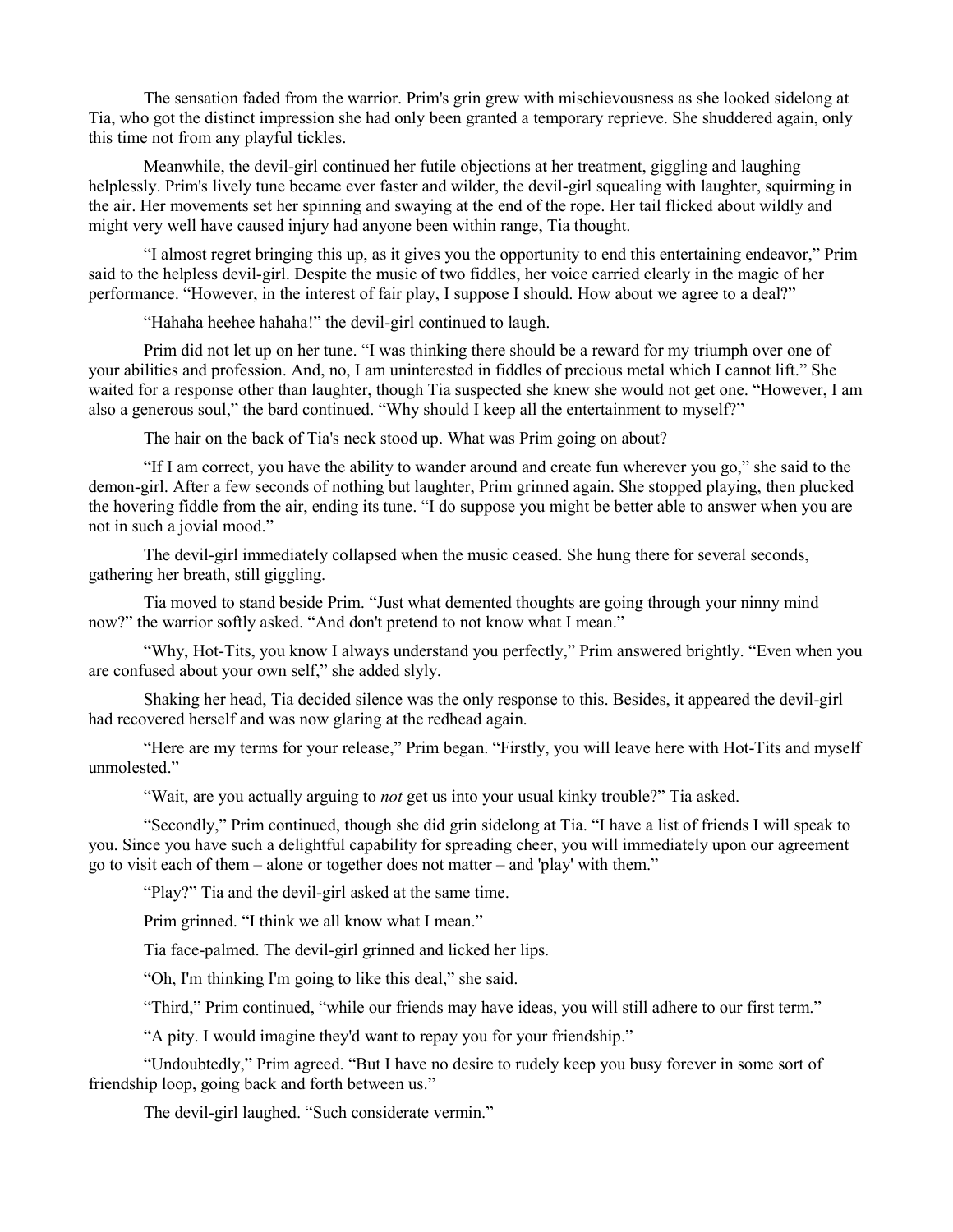"Fourth, Hot-Tits and myself will not intentionally reveal to your boss the events related to the current meeting of ours."

"Excellent. And when you do 'unintentionally' let it slip, I'll be sure to make you squeal. Repeatedly."

"I have no doubt," Prim said with her mischievous grin. "Do we have a deal?"

"Fifth, leave me out of it!" Tia added.

"We have a deal," the devil-girl said, "to the first four terms."

"Hey!" Tia complained.

"Agreed, then," Prim said. "Hot-Tits, would you be so kind?" She gestured to the rope from which the devil-girl dangled.

With a frustrated growl, Tia walked over to the tree she had tied the rope to and began working at the knot. Meanwhile, Prim rattled off a list of their friends' names.

After a few moments, Tia had the rope untied, and the devil-girl felt to the ground with a grunt. Tia returned to stand beside Prim, coiling up the rope as she walked. The devil-girl stood and dusted herself off. She looked at the gnomes with a wicked grin.

"I look forward to seeing you vermin again," she said. She snapped her fingers and disappeared in another cloud.

"Nothing – and I mean nothing – good can come of this," Tia said.

"Nonsense, Hot-Tits," Prim said. "Without doubt, our friends will be delighted!"

"Right. And not at all annoyed or in the mood for vengeance."

"I know! Is it not exciting to imagine what amazing wonders are in store for us both?"

Tia shook her head. "Why did I let you get me involved in this madness? At least she won't be back to punish us herself."

Prim chuckled.

"Wait," Tia said, turning toward her. "She won't, right?"

"Who is to say?" Prim asked innocently.

"But she agreed!" Tia protested.

"Somewhat," Prim said.

Tia's jaw dropped. "'Somewhat'? Explain!"

"I imagine she will visit our friends," Prim said. "And then return to visit us."

"But you said she couldn't!"

"Not on their behalf," Prim said. "However, the terms left wide open her ability to visit with us on her own will."

"You said to leave us unmolested!"

Prim grinned, waggling a finger at Tia. "Yes, but I made no mention of it being permanent. On the contrary, I rather intentionally left room for her to visit with us again. An invitation, if you will."

"Why would you – No, no, don't bother answering. It's you. Of course you'd invite her to torment us."

"I think you know what she truly meant by 'torment'," Prim said with a grin.

"Rope burns and gags and ..." Tia rolled her eyes. "And she seemed to be into whippings. Great. Well, we've got something to look forward to, I suppose."